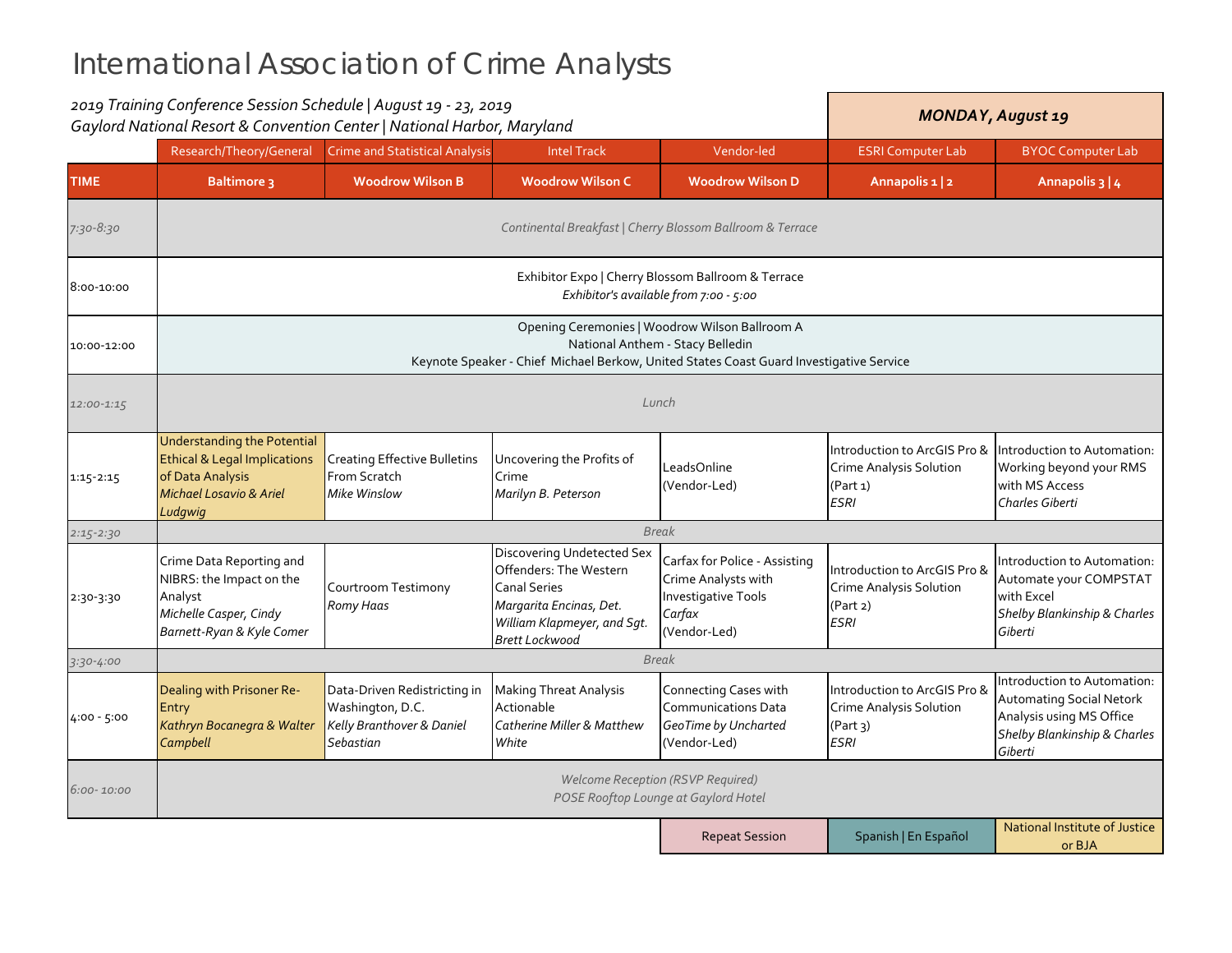|               | 2019 Training Conference Session Schedule   August 19 - 23, 2019<br>Gaylord National Resort & Convention Center   National Harbor, Maryland                                                                                                                                                                                                                                                                   |                                                                                                                     |                                                                                                                |                                                                                                                                                                     | <b>TUESDAY, August 20</b>                                                                                  |                                                                    |  |  |  |
|---------------|---------------------------------------------------------------------------------------------------------------------------------------------------------------------------------------------------------------------------------------------------------------------------------------------------------------------------------------------------------------------------------------------------------------|---------------------------------------------------------------------------------------------------------------------|----------------------------------------------------------------------------------------------------------------|---------------------------------------------------------------------------------------------------------------------------------------------------------------------|------------------------------------------------------------------------------------------------------------|--------------------------------------------------------------------|--|--|--|
|               | Research/Theory/General                                                                                                                                                                                                                                                                                                                                                                                       | <b>Crime and Statistical Analysis</b>                                                                               | <b>Intel Track</b>                                                                                             | Vendor-led                                                                                                                                                          | <b>ESRI Computer Lab</b>                                                                                   | <b>BYOC Computer Lab</b>                                           |  |  |  |
| <b>TIME</b>   | <b>Baltimore 3</b>                                                                                                                                                                                                                                                                                                                                                                                            | <b>Woodrow Wilson B</b>                                                                                             | <b>Woodrow Wilson C</b>                                                                                        | <b>Woodrow Wilson D</b>                                                                                                                                             | Annapolis 1   2                                                                                            | Annapolis 3   4                                                    |  |  |  |
| 7:30-8:30     |                                                                                                                                                                                                                                                                                                                                                                                                               |                                                                                                                     |                                                                                                                | Continental Breakfast   Cherry Blossom Ballroom & Terrace<br>Exhibitors available from 7:00 - 5:00                                                                  |                                                                                                            |                                                                    |  |  |  |
| 8:30-9:30     |                                                                                                                                                                                                                                                                                                                                                                                                               | General Session   Woodrow Wilson Ballroom A<br>EBP 2.0: Developing Tools to Empower Crime Analysts - Dr. Laura Huey |                                                                                                                |                                                                                                                                                                     |                                                                                                            |                                                                    |  |  |  |
| $9:30-9:45$   |                                                                                                                                                                                                                                                                                                                                                                                                               |                                                                                                                     |                                                                                                                | <b>Break</b>                                                                                                                                                        |                                                                                                            |                                                                    |  |  |  |
| 9:45-10:45    | <b>BJA - Utilizing Technology in</b><br>Police Stop Data: Collection,<br><b>Serial Investigations</b><br>Analysis, and Transparency<br>Emily Blackburn & Lindsay<br>Rachel Crews & Scott Wolfert<br><b>Maier</b>                                                                                                                                                                                              |                                                                                                                     | Crime Gun Intelligence in<br>Washington, D.C.<br>Daniel Sebastian & Heidi<br>Fieselmann                        | The National Insurance<br>Crime Bureau<br><b>NICB</b><br>(Vendor-Led)                                                                                               | Creating Interactive Briefings<br>and Bulletins with ArcGIS<br><b>StoryMaps</b><br>(Part 1)<br><b>ESRI</b> | i2 Training<br>Mike Giallolmbardo                                  |  |  |  |
| 10:45-11:00   |                                                                                                                                                                                                                                                                                                                                                                                                               |                                                                                                                     |                                                                                                                | <b>Break</b>                                                                                                                                                        |                                                                                                            |                                                                    |  |  |  |
| 11:00-12:00   | From Local LE Analyst to<br><b>Effective Crime Analysis in</b><br><b>Federal Analyst</b><br><b>Transit Policing</b><br><b>Matt Lambert</b><br><b>Inspector Jim Cook</b><br>Willis                                                                                                                                                                                                                             |                                                                                                                     | Murder in America's Most<br>Livable City: An Analyst's<br>Guide to Exacting Justice<br>Mike Winslow & Brittany | What's Real? Identifying<br>Actionable Intelligence<br>Whooster<br>(Vendor-Led)                                                                                     | <b>Creating Interactive Briefings</b><br>and Bulletins with ArcGIS<br>StoryMaps<br>(Part 2)<br><b>ESRI</b> | i2 Training<br>Mike Giallolmbardo                                  |  |  |  |
| 12:00-1:15    | <b>Lunch Break</b>                                                                                                                                                                                                                                                                                                                                                                                            |                                                                                                                     |                                                                                                                |                                                                                                                                                                     |                                                                                                            |                                                                    |  |  |  |
| $1:15 - 2:15$ | From Well Written to Well<br>Lawfully Owed DNA &<br>Read - Improving Your<br>Courtroom Testimony<br><b>Investigative Crime Analysis</b><br>Written Intelligence Products (Vendor-Led)<br><b>Romy Haas</b><br>Samantha Gwinn<br>Jennifer Satterwhite                                                                                                                                                           |                                                                                                                     | Ring                                                                                                           | Introduction to ArcGIS Pro &<br>Crime Analysis Solution<br>(Part 1)<br><b>ESRI</b>                                                                                  | i2 Training<br>Mike Giallolmbardo                                                                          |                                                                    |  |  |  |
| $2:15 - 2:30$ | <b>Break</b>                                                                                                                                                                                                                                                                                                                                                                                                  |                                                                                                                     |                                                                                                                |                                                                                                                                                                     |                                                                                                            |                                                                    |  |  |  |
| 2:30-3:30     | Gun Control vs. Mental<br>Health: A Discussion<br>Between a Sheriff and a<br>Shrink Part I<br><b>Sally Rawlings &amp; Sheriff</b><br><b>Steven Reams</b><br>Room: Baltimore 12                                                                                                                                                                                                                                | Alpine Case Study - Crime<br>Analysis in an Organized<br>Crime Investigation<br>Mindy Duong                         | Homegrown Violent<br><b>Extremist Mobilization</b><br>Indicators<br>Dr. Janet Bethany Buries                   | <b>Extracting Critical Insights</b><br>from the Deep and Deark<br>Web using Al-Powered<br>Automated Web<br><b>Investigation Platform</b><br>CobWebs<br>(Vendor-Led) | Introduction to ArcGIS Pro &<br>Crime Analysis Solution<br>(Part 2)<br><b>ESRI</b>                         | <b>Application of Social</b><br>Network Analysis<br>George Kikuchi |  |  |  |
| 3:30-4:00     | <b>Break</b>                                                                                                                                                                                                                                                                                                                                                                                                  |                                                                                                                     |                                                                                                                |                                                                                                                                                                     |                                                                                                            |                                                                    |  |  |  |
| $4:00 - 5:00$ | Gun Control vs. Mental<br>Something Wicked This Way<br>Health: A Discussion<br>Comes: INTERPOL<br>ViCAP: A Resource for<br>Between a Sheriff and a<br><b>Violent Crime Cases</b><br>Resources for Combating<br>Shrink Part I<br>Jaclyn Stanberry<br><b>Transnational Crime and</b><br><b>Sally Rawlings &amp; Sheriff</b><br>Terrorism<br><b>Steven Reams</b><br>E.B. (Skip) Sigmon III<br>Room: Baltimore 12 |                                                                                                                     | <b>NO SESSION</b>                                                                                              | Introduction to ArcGIS Pro &<br>Crime Analysis Solution<br>(Part 3)<br><b>ESRI</b>                                                                                  | Leveraging Python to Catch<br>the Bad Guys<br>Katie Norton & Joe Dingle                                    |                                                                    |  |  |  |
|               |                                                                                                                                                                                                                                                                                                                                                                                                               |                                                                                                                     |                                                                                                                | <b>Repeat Session</b>                                                                                                                                               | Spanish   En Español                                                                                       | National Institute of Justice<br>or BJA                            |  |  |  |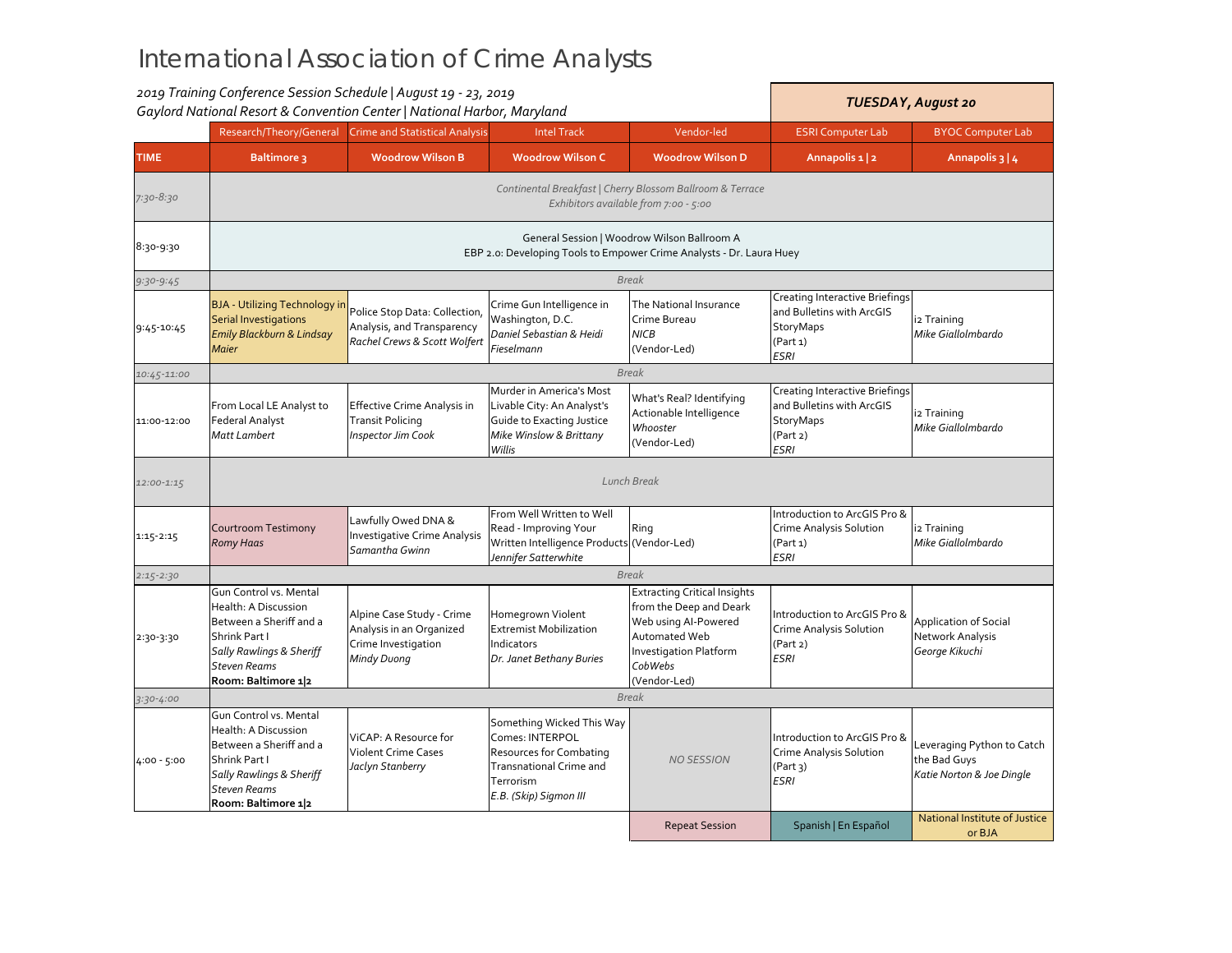|                              | 2019 Training Conference Session Schedule   August 19 - 23, 2019<br>Gaylord National Resort & Convention Center   National Harbor, Maryland |                                                                                                                    |                                                                                                                             |                                                                                                               |                                                      | <b>WEDNESDAY, August 21</b>                                                                                               |                                                                                                                               |  |
|------------------------------|---------------------------------------------------------------------------------------------------------------------------------------------|--------------------------------------------------------------------------------------------------------------------|-----------------------------------------------------------------------------------------------------------------------------|---------------------------------------------------------------------------------------------------------------|------------------------------------------------------|---------------------------------------------------------------------------------------------------------------------------|-------------------------------------------------------------------------------------------------------------------------------|--|
|                              | Research/Theory/General                                                                                                                     | <b>Crime and Statistical Analysis</b>                                                                              | <b>Intel Track</b>                                                                                                          | <b>General Crime</b>                                                                                          | <b>NIBRS Training</b>                                | <b>ESRI Computer Lab</b>                                                                                                  | <b>BYOC Computer Lab</b>                                                                                                      |  |
| <b>TIME</b>                  | <b>Baltimore 3</b>                                                                                                                          | <b>Woodrow Wilson B</b>                                                                                            | <b>Woodrow Wilson C</b>                                                                                                     | <b>Woodrow Wilson D</b>                                                                                       | Baltimore 1 2                                        | Annapolis 1   2                                                                                                           | Annapolis 3   4                                                                                                               |  |
| 7:30-8:30                    |                                                                                                                                             |                                                                                                                    | Continental Breakfast   Cherry Blossom Ballroom & Terrace<br>Exhibitors available from 7:00 - 12:00                         |                                                                                                               |                                                      |                                                                                                                           |                                                                                                                               |  |
| 8:30-9:30                    | Data Informed Officer Safety Based Policing in South<br>Jeffery Egge & Walter Bailey                                                        | Crime Analysis and Evidence-<br>Africa<br>Lorraine Claasen                                                         | Using Big Data Analytics to<br>Investigate Human Sex<br>Trafficking<br>Dr. Andreas (Olli) M.<br>Olligschlaeger              | Analyst's Notebook: Blue<br><b>Fusion Tips and Tricks</b><br><b>Blue Light</b><br>(Vendor-Led)                | NIBRS Training Day 1<br>Brad Zoladz, FBI/CJIS        | Automation: ModelBuilder in<br>ArcCataglog<br>Jonah Riggle & Charles<br>Giberti                                           | Excel: How to Train Your<br>Spreadsheet<br>Jason Elder                                                                        |  |
| $9:30-9:45$                  |                                                                                                                                             |                                                                                                                    |                                                                                                                             | <b>Break</b>                                                                                                  |                                                      |                                                                                                                           |                                                                                                                               |  |
| 9:45-10:45                   | Understanding the<br><b>Importance of Place</b><br>Christopher Hermann &<br>SooHyun O                                                       | Simple Statistics for<br>Evaluating Interventions to<br><b>Reduce Crime</b><br>Andrew Wheeler & Jerry<br>Ratcliffe | 25 to Life: A 6 Hour Journey<br>to Murder<br>Kristen Lottman                                                                | Workload Assessment,<br><b>Staffing Analysis &amp;</b><br>Redistricting<br>Corona Solutions<br>(Vendor-Led)   | NIBRS Training Day 1<br>Brad Zoladz, FBI/CJIS        | Automation: Make a ton of<br>Maps Quickly in ArcGIS<br>Geoff Vail & Charles Giberti                                       | <b>SQL: A New Answer</b><br>Jason Elder                                                                                       |  |
| 10:45-11:00                  |                                                                                                                                             |                                                                                                                    |                                                                                                                             | <b>Break</b>                                                                                                  |                                                      |                                                                                                                           |                                                                                                                               |  |
| 11:00-12:00                  | <b>Creating Effective Bulletins</b><br>From Scratch<br>Mike Winslow                                                                         | A Data-Driven Approach to<br>the Opioid Epidemic<br>Sqt. Jeffery Egge & Austin<br>Rice                             | Everybody Loves Free Stuff <sub>:</sub><br><b>Free Analyst Resources</b><br>Jennifer Satterwhite                            | Media Sonar Toolkit:<br><b>Effective Dark Web</b><br>Investigation<br>Media Sonar<br>(Vendor-Led)             | NIBRS Training Day 1<br>Brad Zoladz, FBI/CJIS        | Automation: Build and Share modelo de bajo costo para<br>Repeatable Workflows with<br>Tasks for ArcGIS Pro<br><b>ESRI</b> | Predicción del delito . Un<br>Latinoamerica  <br>Prediction of crime. A low-<br>cost model for Latin America<br>Arturo Arango |  |
| $1:00 - 2:00$                |                                                                                                                                             |                                                                                                                    |                                                                                                                             | Hosted Luncheon & Awards<br>Woodrow Wilson Ballroom A                                                         |                                                      |                                                                                                                           |                                                                                                                               |  |
| 2:00-3:00                    | BJA - It's History, Resources,<br><b>Success Stories and</b><br>Partnership with IACA<br>Kristen Mahoney and John<br><b>Markovic</b>        | Creating and Operating a<br>Civilianized Real Time Crime<br>Center<br>Jennifer Corum                               | Shaking the Family Tree<br>Using Investigative<br><b>Genealogy to Create New</b><br>Leads in Old Cases<br>Jeffrey Vandersip | Intelligence Led<br>Investigations - Overcoming<br>the Data Stovepipes<br><b>DataWalk</b><br>(Vendor-Led)     | <b>NIBRS Training Day 1</b><br>Brad Zoladz, FBI/CJIS | Dashboards in ArcGIS<br>(Part 1)<br><b>ESRI</b>                                                                           | Building the World's Easiest<br>L.E. Intranet<br><b>Sally Rawlings</b>                                                        |  |
| $3:15 - 3:30$                | <b>Break</b>                                                                                                                                |                                                                                                                    |                                                                                                                             |                                                                                                               |                                                      |                                                                                                                           |                                                                                                                               |  |
| 3:30-4:30                    | <b>Applied Hot Spots Policing,</b><br><b>New Findings</b><br>Heidi Wittie, Cory Haberman<br>& Jerry Ratcliffe                               | Violent Offender Initiative -<br>New Strategies<br>Lindsey Calvillo                                                | A Beginners Look into<br>Racketeering Investigations<br>Tiffany Brady & Det. Michael<br>Lamia                               | Embrace the F Word: Why<br>You Need Facial Recognition<br>in Your Analyst Toolbox<br>Vigilant<br>(Vendor-Led) | <b>VIBRS Training Day 1</b><br>Brad Zoladz, FBI/CJIS | Dashboards in ArcGIS<br>(Part 2)<br><b>ESRI</b>                                                                           | Leveraging Python to Catch<br>the Bad Guys<br>Katie Norton & Joe Dingle                                                       |  |
| Evening<br><b>Activities</b> |                                                                                                                                             |                                                                                                                    |                                                                                                                             | Social Event<br>Washington DC Night Tour (Bus)                                                                |                                                      |                                                                                                                           |                                                                                                                               |  |
|                              |                                                                                                                                             |                                                                                                                    |                                                                                                                             |                                                                                                               | <b>Repeat Session</b>                                | Spanish   En Español                                                                                                      | National Institute of Justice<br>or BIA                                                                                       |  |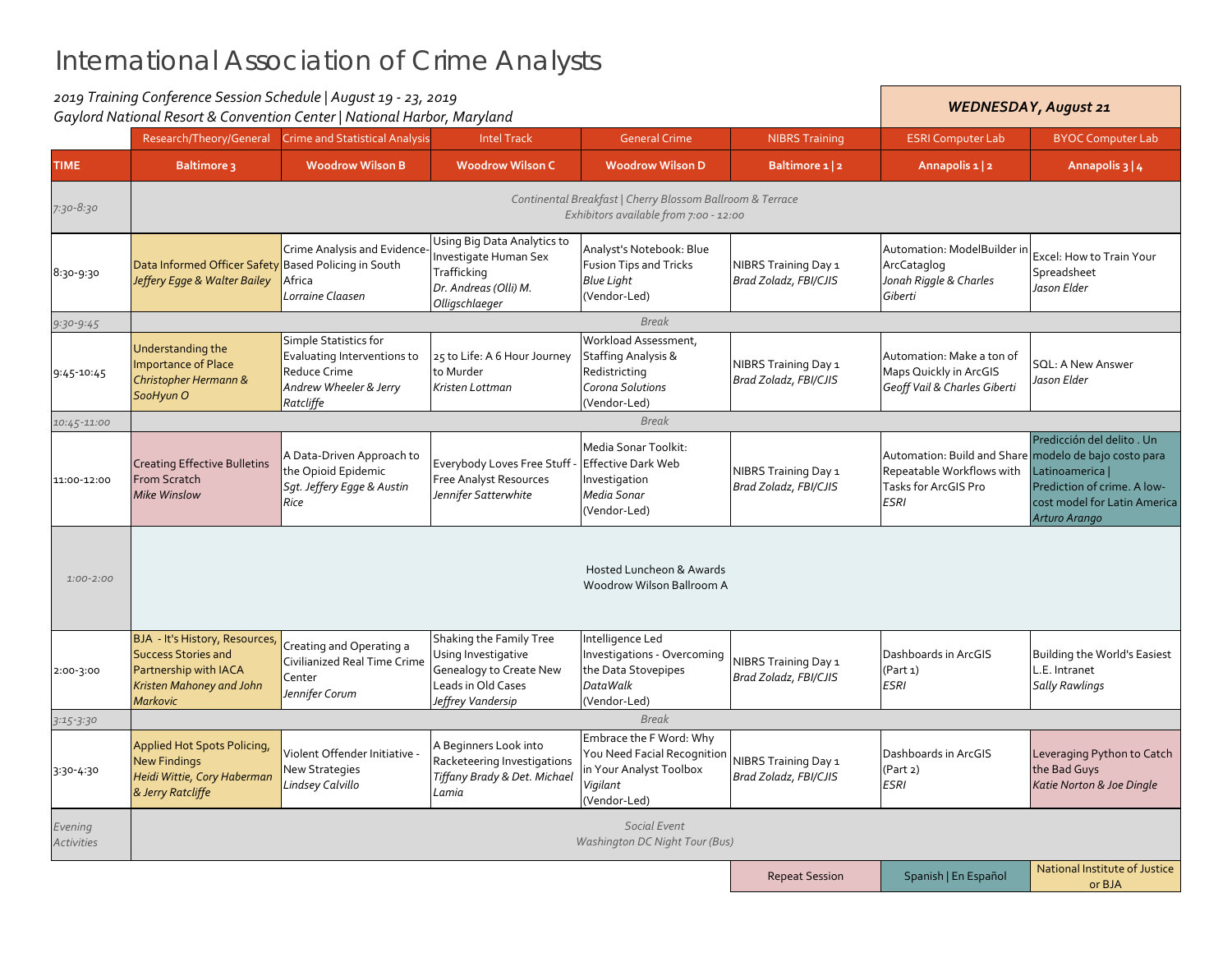|               | 2019 Training Conference Session Schedule   August 19 - 23, 2019<br>Gaylord National Resort & Convention Center   National Harbor, Maryland                                                           |                                                                                                                                       |                                                                                                                                         |                                                                                                                             |                                                      | <b>THURSDAY, August 22</b>                                                                      |                                                                                                                                                  |  |  |
|---------------|-------------------------------------------------------------------------------------------------------------------------------------------------------------------------------------------------------|---------------------------------------------------------------------------------------------------------------------------------------|-----------------------------------------------------------------------------------------------------------------------------------------|-----------------------------------------------------------------------------------------------------------------------------|------------------------------------------------------|-------------------------------------------------------------------------------------------------|--------------------------------------------------------------------------------------------------------------------------------------------------|--|--|
|               | Research/Theory/General                                                                                                                                                                               | <b>Crime and Statistical Analysis</b>                                                                                                 | <b>Intel Track</b>                                                                                                                      | <b>General Crime</b>                                                                                                        | <b>NIBRS Training</b>                                | <b>ESRI Computer Lab</b>                                                                        | <b>BYOC Computer Lab</b>                                                                                                                         |  |  |
| <b>TIME</b>   | <b>Baltimore 3</b>                                                                                                                                                                                    | <b>Woodrow Wilson B</b>                                                                                                               | <b>Woodrow Wilson C</b>                                                                                                                 | <b>Woodrow Wilson D</b>                                                                                                     | Baltimore 1 2                                        | Annapolis 1 2                                                                                   | Annapolis 3   4                                                                                                                                  |  |  |
| 7:30-8:30     | Continental Breakfast   Cherry Blossom Ballroom & Terrace                                                                                                                                             |                                                                                                                                       |                                                                                                                                         |                                                                                                                             |                                                      |                                                                                                 |                                                                                                                                                  |  |  |
| 8:30-9:30     | <b>What Does This Mean For</b><br>Me? Developing Analytic<br><b>Models for State and Local</b><br><b>Analysis Using NIBRS</b><br>Michelle Casper, Cindy<br>Barnett-Ryan, Kyle Comer &<br>Jason Redden | ViCAP: A Resource for<br><b>Violent Crime Cases</b><br>Jaclyn Stanberry                                                               | Uncovering the Profits of<br>Crime<br>Marilyn B. Peterson                                                                               | Analytical Workflow Design:<br>A Systematic Approach to<br>Analysis<br>Salina Ho                                            | NIBRS Training Day 2<br>Brad Zoladz, FBI/CJIS        | Crime Analysis Solution<br>(Part 1)<br><b>ESRI</b>                                              | Introduction to ArcGIS Pro & Introduction to Automation:<br>Working beyond your RMS<br>with MS Access<br>Charles Giberti                         |  |  |
| $9:30-9:45$   |                                                                                                                                                                                                       |                                                                                                                                       |                                                                                                                                         | <b>Break</b>                                                                                                                |                                                      |                                                                                                 |                                                                                                                                                  |  |  |
| 9:45-10:45    | What's in a Number?<br>Bill Schimmel & Joe Dingle                                                                                                                                                     | Pattern Identification<br>Techniques<br>Lauren Mondshein                                                                              | Identifying One of America's<br>Most Prolific Serial Killers:<br>Samuel Little<br>Christina Palazzolo & Angela Glen Mills<br>Williamson | The Future is Now: Social<br>Media in Real Time                                                                             | NIBRS Training Day 2<br>Brad Zoladz, FBI/CJIS        | Introduction to ArcGIS Pro &<br><b>Crime Analysis Solution</b><br>(Part 2)<br><b>ESRI</b>       | Introduction to Automation:<br>Automate your COMPSTAT<br>with Excel<br><b>Shelby Blankinship &amp; Charles</b><br>Giberti                        |  |  |
| 10:45-11:00   |                                                                                                                                                                                                       |                                                                                                                                       |                                                                                                                                         | <b>Break</b>                                                                                                                |                                                      |                                                                                                 |                                                                                                                                                  |  |  |
| 11:00-12:00   | <b>Common Operating Pictures</b><br>in the Field<br>Morgan Hill, Frank Cabibbo,<br>Jorma Huttunen, Kris Gerig &<br><b>Julie Stroup</b>                                                                | A Quantitative Investigator<br>Driven Model for Prediction<br>of Serial Perpetrator<br>Residence<br>Jamie Spaulding & Keith<br>Morris | 25 to Life: A 6 Hour Journey<br>to Murder<br>Kristen Lottman                                                                            | Google Data Analysis -<br>Homicide Case Study<br>Romy Haas                                                                  | NIBRS Training Day 2<br>Brad Zoladz, FBI/CJIS        | Introduction to ArcGIS Pro &<br><b>Crime Analysis Solution</b><br>(Part 3)<br><b>ESRI</b>       | Introduction to Automation:<br><b>Automating Social Netork</b><br>Analysis using MS Office<br><b>Shelby Blankinship &amp; Charles</b><br>Giberti |  |  |
| 12:00-1:15    | <b>Lunch Break</b>                                                                                                                                                                                    |                                                                                                                                       |                                                                                                                                         |                                                                                                                             |                                                      |                                                                                                 |                                                                                                                                                  |  |  |
| $1:15 - 2:15$ | BJA - Crime Analysis: Will it<br>Play with your DA?<br>Julie Wartell, Erin<br>Wickersham and Rafael<br>Serrano                                                                                        | But, I'm a Tactical Analyst!<br>How to Approach Projects<br>that Fall Outside of Your<br>Comfort Zone<br>Ryan Danehy                  | Murder and Disappearance<br>of Aramzd Andressian Jr<br>Danielle Hefte                                                                   | Lawfully Owed DNA &<br><b>Investigative Crime Analysis</b><br>Samantha Gwinn                                                | <b>NIBRS Training Day 2</b><br>Brad Zoladz, FBI/CJIS | with Insights for ArcGIS<br><b>ESRI</b>                                                         | Spatial Analysis in a Browser Building the World's Easiest<br>L.E. Intranet<br><b>Sally Rawlings</b>                                             |  |  |
| $2:15 - 2:30$ |                                                                                                                                                                                                       |                                                                                                                                       |                                                                                                                                         | <b>Break</b>                                                                                                                |                                                      |                                                                                                 |                                                                                                                                                  |  |  |
| 2:30-3:30     | <b>IACA Business Meeting</b><br>Woodrow Wilson Ballroom A                                                                                                                                             |                                                                                                                                       |                                                                                                                                         |                                                                                                                             |                                                      |                                                                                                 |                                                                                                                                                  |  |  |
| $3:30 - 4:00$ |                                                                                                                                                                                                       |                                                                                                                                       |                                                                                                                                         | <b>Break</b>                                                                                                                |                                                      |                                                                                                 |                                                                                                                                                  |  |  |
| $4:00 - 5:00$ | When the Cuffs Go On, The<br><b>Analytical Process Begins:</b><br>Crime & Intel Analysis in a<br><b>Prosecution Office</b><br>Erin Wickersham                                                         | Everybody Loves Free Stuff<br><b>Free Analyst Resources</b><br>Jennifer Satterwhite                                                   | Murder in America's Most<br>Livable City: An Analyst's<br><b>Guide to Exacting Justice</b><br>Mike Winslow & Brittany<br><b>Willis</b>  | Shaking the Family Tree<br>Using Investigative<br><b>Genealogy to Create New</b><br>Leads in Old Cases<br>Jeffrey Vandersip | NIBRS Training Day 2<br>Brad Zoladz, FBI/CJIS        | Cell Phone Analysis with the Excel: How to Train Your<br>Crime Analysis Solution<br><b>ESRI</b> | Spreadsheet<br>Jason Elder                                                                                                                       |  |  |
|               |                                                                                                                                                                                                       |                                                                                                                                       |                                                                                                                                         |                                                                                                                             | <b>Repeat Session</b>                                | Spanish   En Español                                                                            | National Institute of Justice<br>or BIA                                                                                                          |  |  |